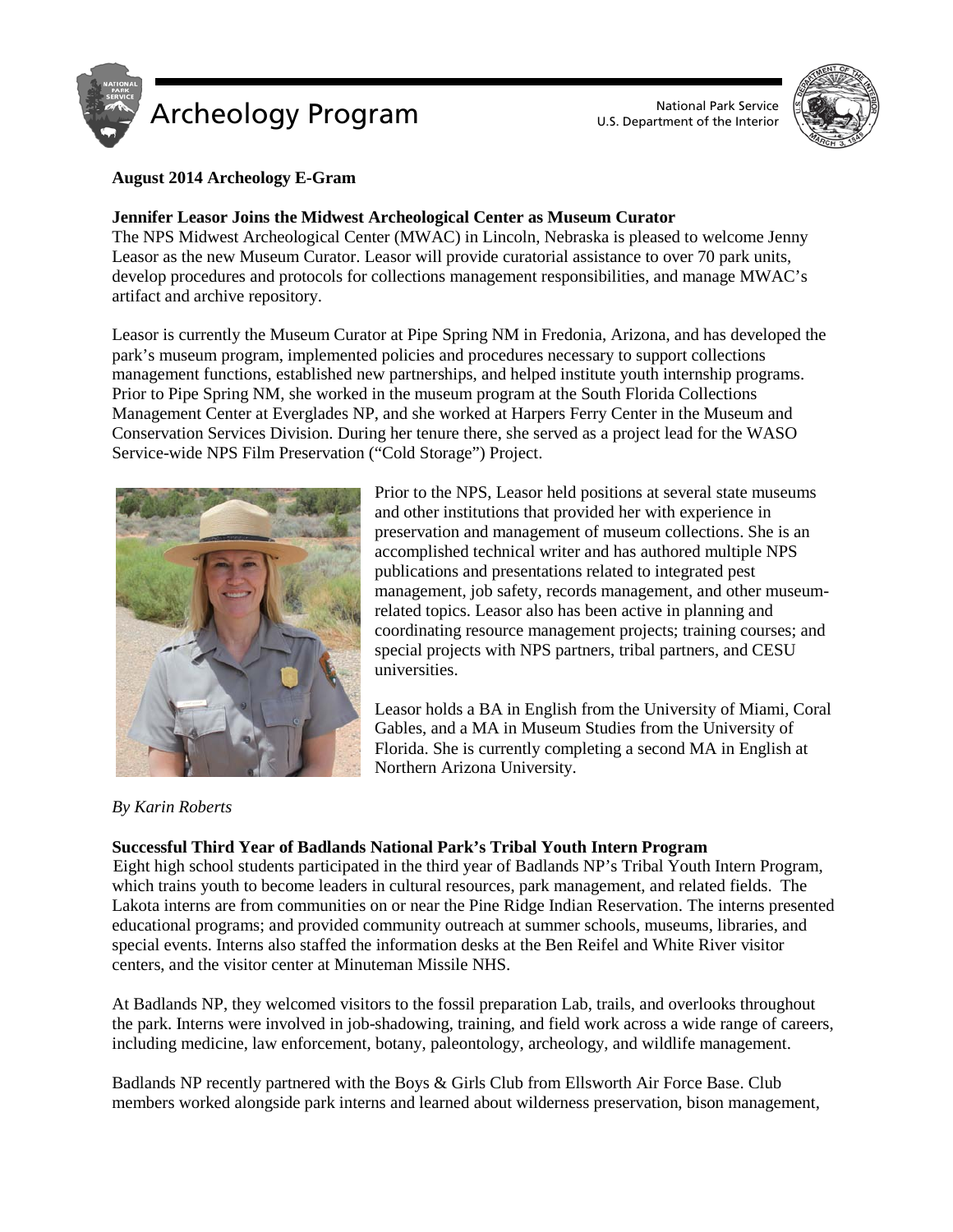and dark night skies. Work projects included the development of education programs, litter removal operations, and sharing photos and stories through park social media. By creating opportunities for other under-represented youth to visit public lands and share their experiences, the interns actively engaged in issues of environmental justice for rural and at-risk communities.



Interns Trevor Bear Nose and Jayden Dull Knife participate in park training.

NPS and the Oglala Sioux Tribe completed a general management plan (GMP) in 2012 for Badland NP's South Unit. The GMP recommends establishing the South Unit as the nation's first tribal national park and recognizes that successful park management requires the fullest tribal participation and the development of strong partnerships with future leaders – like those chosen for the Tribal Youth Intern Program.

The Badlands Tribal Youth Intern Program is made possible through the support of partners including participating schools, Friends of the Badlands, Badlands Natural History Association, the National Park Foundation, and Boys & Girls Club of America.

For more information on the Tribal Youth Intern Program, see the Badlands NP's 'Summer Intern [Adventures'](http://www.nps.gov/badl/blogs/internblog.htm) blog.

### **Southern Paiute Youth Camp Held at Cedar Breaks National Monument**

Sixteen middle school Southern Paiute students along with tribal elders participated in the second Kwiyamuntsi Youth Camp held on traditional homelands within Cedar Breaks NM and the Dixie NF. The four-day camp connected Native youth to their home land, encouraged them to continue their education, and exposed the students to land management careers.

Kwiyamuntsi (Kwee-YAH-moonts) Camp provided students with opportunities to experience ways their cultural heritage intersects with current science and resource management activities. Agency specialists teamed with tribal elders to blend traditional knowledge with public land management perspectives on hydrology, wildlife, plants, fire, astronomy, geology, orienteering and archeology. Campers were given hands-on instruction in identifying archeology sites, animal tracks and signs, fish and stream ecology measurements, wildfire management, constellation identification, and traditionally used edible plants.

Students gained a greater appreciation for their ancestors' stewardship of the environment, and how they used local resources for shelter, clothing, food, and to enrich their lives. For many camp participants, it was their first experience to taste traditional foods including buffalo, elk, quail, and rabbit. The students were skeptical at first to try and clean their teeth by chewing on charcoal and were amazed to find how shiny and smooth it made their teeth.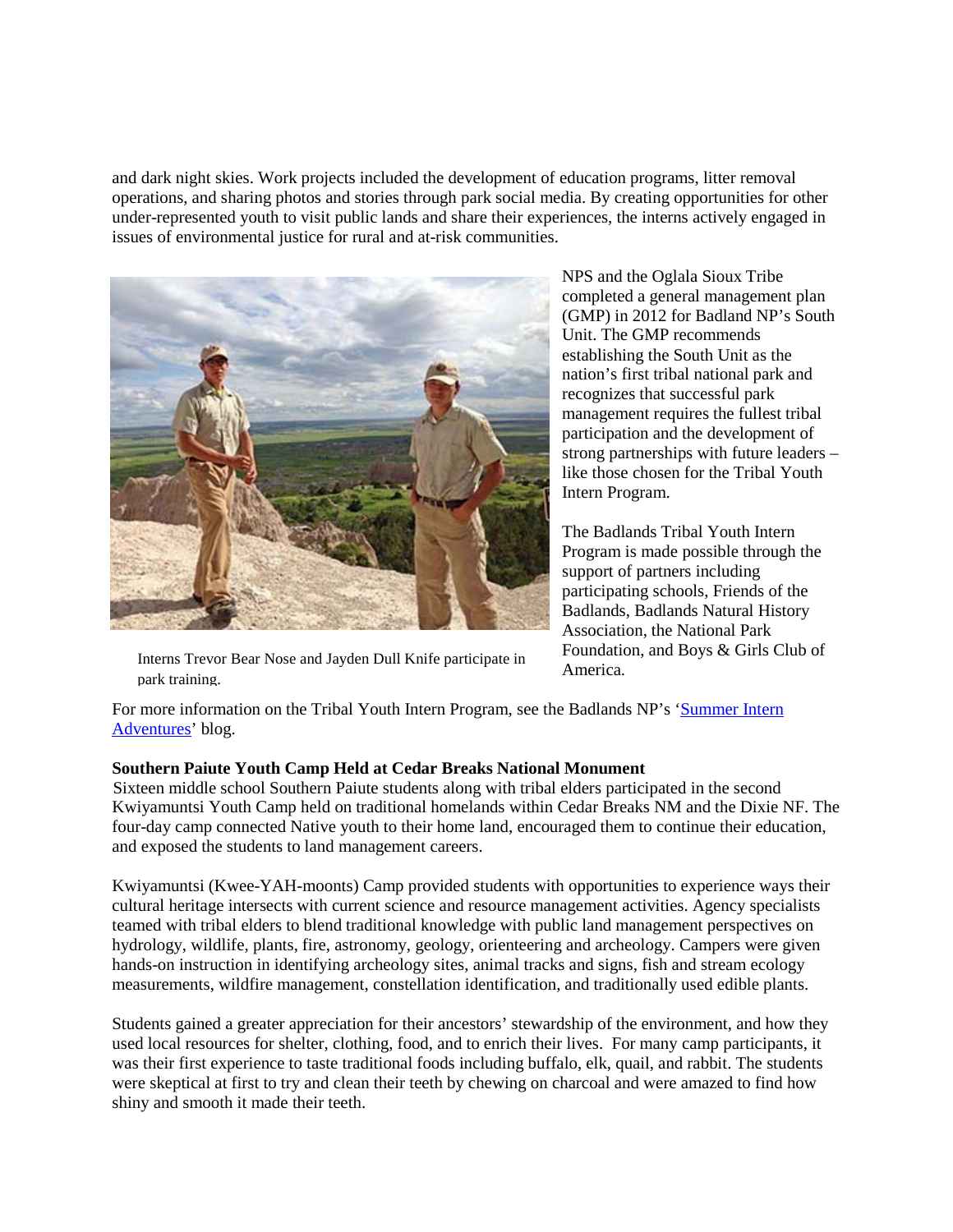The youth also met with American Indian professionals working for land management agencies in southwest Utah, learning about career opportunities and the various paths that led them to Federal service. These Native leaders emphasized the importance of a college education and making wise choices as the students move into high school.

Collaborating in this effort were the Paiute Indian Tribe of Utah; Kaibab Band of Paiute Indians; Moapa Band of Paiutes; Bryce Canyon NP; Bryce Canyon Natural History Association; BIA; BLM; Cedar Breaks NM; Dixie NF; and Southern Utah University. The camp was funded in part by a grant to Bryce Canyon NP and the Bryce Canyon Natural History Association from the National Park Foundation through the "America's Best Idea" grant program.

*By Kathleen Gonder, Chief of Interpretation and Visitor Information*



Left to Right: Iszabella Lomeli (Shivwits Band) , Malanie Lee (Kaibab Band), Yevette Lopez (Kaibab Band), Terrell Tom (Shivwitz Band). Front: Maria Castillo (Kaibab Band). NPS photo.

# **Students Excavate Archeological Sites at Fort Vancouver National Historic Site**

The annual field school at Fort Vancouver NHS focused on Little Proulx and Parade Ground sites. Proulx lived at Fort Vancouver in the 1840s and was employed by the Hudson's Bay Company. The students excavated the home site at the former workers village, west of the reconstructed fort stockade. The soil under the house's earthen floor has yielded artifacts left behind by Proulx and his wife, a member of a Chinook tribe.

Not all of the findings represent the life of the French-Canadian fur trader; some were left by Captain Levi Holden — the first U.S. Army surgeon in the Oregon Territory. The Army arrived in 1849 in two groups. A force of mounted riflemen made the overland trek; the other contingent, including Holden, sailed around South America aboard the *USS Massachusetts*. The post they established was originally called Camp Vancouver, then Columbia Barracks. Holden was assigned Proulx's home, which had been rented by the U.S. Army. Holden did not occupy the site for long – he left in 1850 for Fort Leavenworth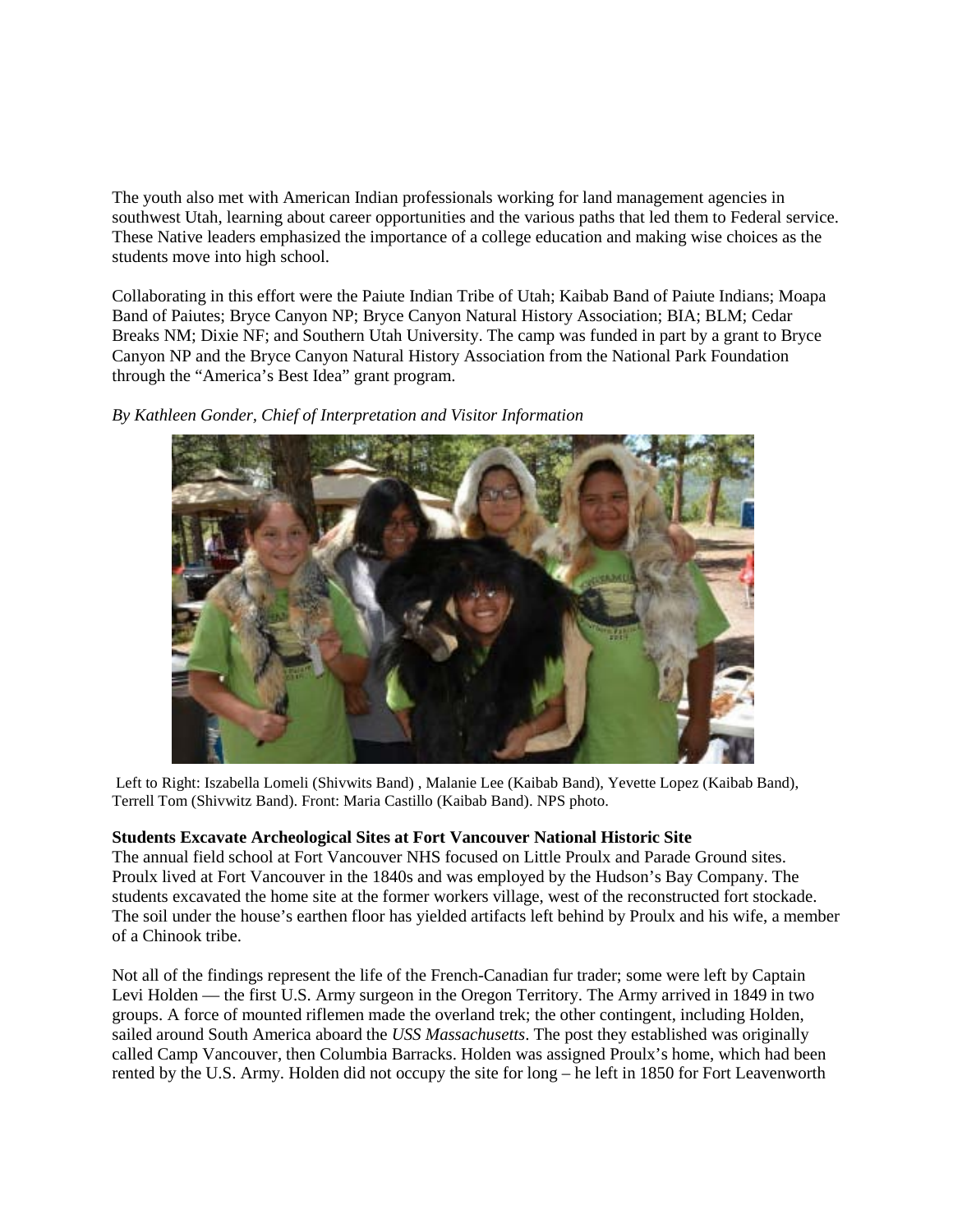in Kansas and went on to serve with distinction in the Civil War. The building Proulx and Holden had occupied burned down in the 1850s or '60s.

The students found artifacts that document the change in tenants, including nails and glass fragments. Some nails were typically British hand-forged; others were manufactured nails that would have been used by American soldiers doing repairs. A fragment of glass was identified as part of an ink bottle. Most Hudson's Bay Company employees who lived in the workers village were illiterate, so the ink bottle likely belonged to Holden.

NPS archeologist Beth Horton directed work on the Fort Vancouver NHS Parade Ground just south of Officers Row. They excavated the spot where the American flag flew from 1854 to 1879, just across the street from the Grant House.

Students identified the location through maps and magnetic imaging, which can read changes below the soil surface. The excavators unearthed the ends of two intact logs about 4" in diameter that might have been used for the flagpole's below-theground support structure.

Jodi Marshall documents a wall at at Fort Vancouver



In cooperation with the nonprofit Community Military Appreciation Committee and the city of Vancouver, NPS officials hope to rebuild the flagpole. It would become the primary flagpole at Fort Vancouver NHS.

For more information on Fort Vancouver NHS, go to<http://www.nps.gov/fova/index.htm>

### **Manzanar National Historic Site Releases Publication**

Manzanar NHS announced the publication of *A Place of Beauty and Serenity: Excavation and Restoration of the Arai Family Fish Pond*, by NPS historian Jeff Burton with Mary M. Farrell, Erin Brasefield, Eddie Noguchi, Richard Potashin, and Laura Wai Ng. This report presents the results of the excavation and restoration of the Arai family fishpond at the Manzanar Relocation Center. The results of the investigation provide insight into the ways one imprisoned family modified their environment to improve their surroundings.

The project integrated oral and archival history and archeological investigations to find the pond that had been built by Jack Hansho Arai. Abandoned for decades, archeologists found an irregularly-shaped pond, roughly 22 by 22 feet and up to 2'6" deep. Bordered with rocks, the concrete-lined pond included three islands, a fish tunnel and water lily boxes. Over 2,000 artifacts were recovered, including marbles and other toys, whole beverage bottles, abalone shells, eating utensils, pond plant remains, nails, and broken glass.

#### To read the entire report, go to

[www.academia.edu/7518628/A\\_Place\\_of\\_Beauty\\_and\\_Serenity\\_Excavation\\_and\\_Restoration\\_of\\_the\\_Ar](http://www.academia.edu/7518628/A_Place_of_Beauty_and_Serenity_Excavation_and_Restoration_of_the_Arai_Family_Fish_Pond_Manzanar_National_Historic_Site) [ai\\_Family\\_Fish\\_Pond\\_Manzanar\\_National\\_Historic\\_Site](http://www.academia.edu/7518628/A_Place_of_Beauty_and_Serenity_Excavation_and_Restoration_of_the_Arai_Family_Fish_Pond_Manzanar_National_Historic_Site) to download the report.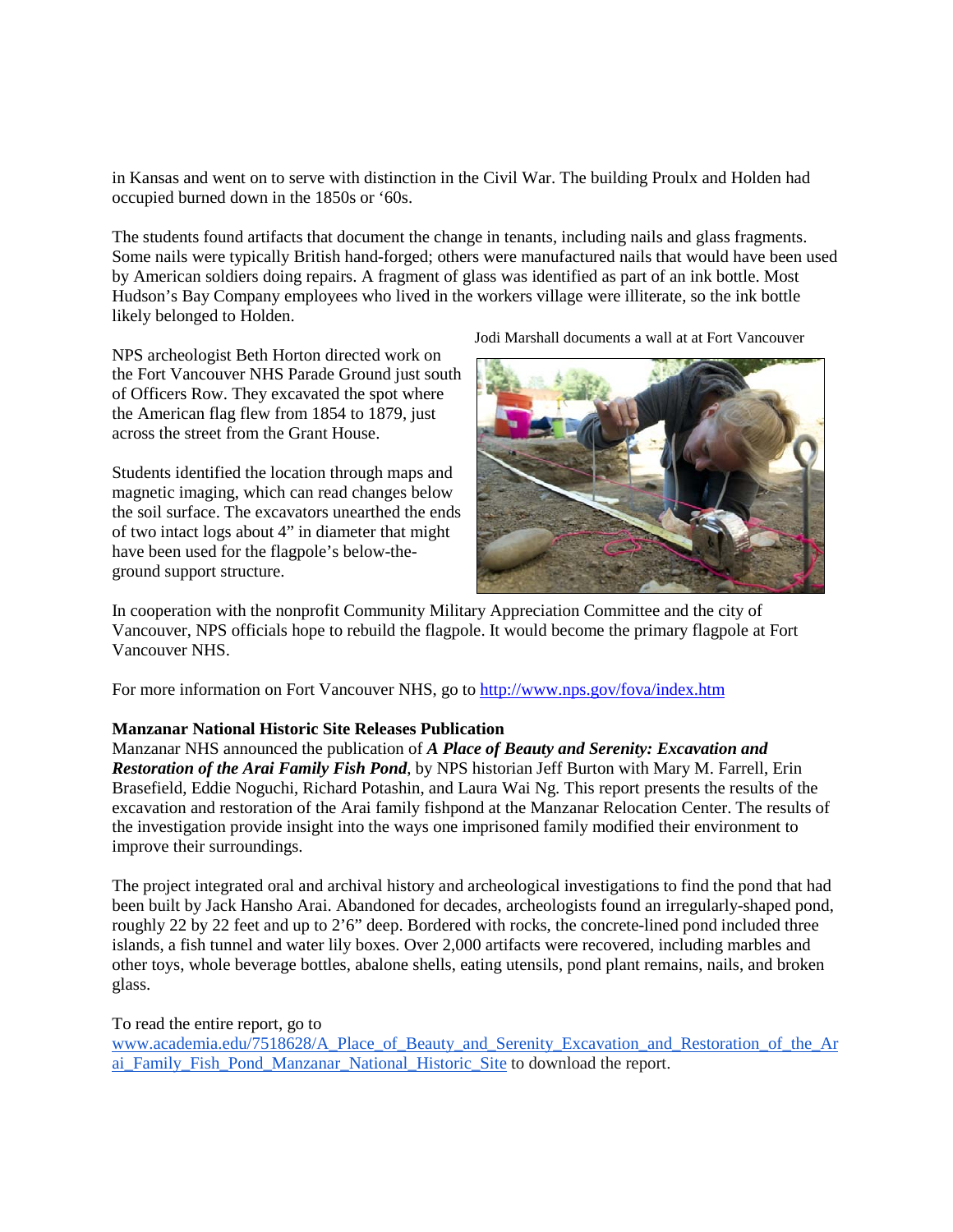### *Teaching with Historic Places* **Lesson about Charlesfort-Santa Elena National Historic Landmark**



The NPS and the Santa Elena Foundation invite teachers to use their new online lesson plan, *Digging into the Colonial Past: Archeology and the 16<sup>th</sup>-Century Spanish Settlements at Charlesfort-Santa Elena*, the latest publication in the NPS *Teaching with Historic Places* series. This is the 155th lesson in the *Teaching with Historic Places* series that brings the important stories of historic sites listed in the National Register of Historic Places into classrooms across the country.

The lesson plan helps students to learn about the discovery of 16<sup>th</sup> century Spanish colonial settlements on South Carolina's Parris Island and how that changed our understanding of the story of Europeans in North America. The settlements on the island predate other well-known settlements on Roanoke Island, Jamestown, and Plymouth.

In the lesson, students examine how archeologists use both archeological evidence and written records to uncover the

past. Using archeological data, modern and contemporary maps, images, and written accounts of the settlement, students will learn about Spanish colonists, gain insight into the lives of the Spanish colonists, and understand Spain's ambitions for North America in the  $16<sup>th</sup>$  century.

The Charlesfort-Santa Elena lesson plan was created cooperatively by the NPS, the Santa Elena Project Foundation, and the Kingdom of Spain. It was written by historian and education specialist Jaclyn Jecha for the Santa Elena Project Foundation, with assistance from Dr. Paul E. Hoffman of Louisiana State University. The project was initiated by the NPS Archeology Program through a Memorandum of Understanding with the Kingdom of Spain and supported by the Spanish Embassy.

To access the lesson, go to <http://www.nps.gov/nr/twhp/wwwlps/lessons/155santaelena/155santaelena.htm>

For more information about Teaching with Historic Places, go to<http://www.nps.gov/nr/twhp/>

### **Inaugural Virtual Wildland Fire Resource Advisor Course Presented**

A webinar-based wildland fire resource advisor (READ) course was successfully presented for the first time in NPS history April 29-May 1, 2014, to provide greater access to this important curriculum. READs are recruited from natural and cultural resource specialists, including archeologists. The classroom-based training was developed in collaboration with NPS Pacific West Region and Intermountain Region fire management staff, Yosemite NP, and the NPS Burned Area Emergency Response (BAER) program.

A webinar version of the course responds to the growing demand for READs at fires and shrinking training and travel budgets. Being able to coordinate the course remotely reduced costs while bringing together experts from across the country. The course has its roots in training first developed with the BLM in 2002, and has evolved over 12 years and more than 20 presentations to interagency audiences into a three-day, scenario-based course.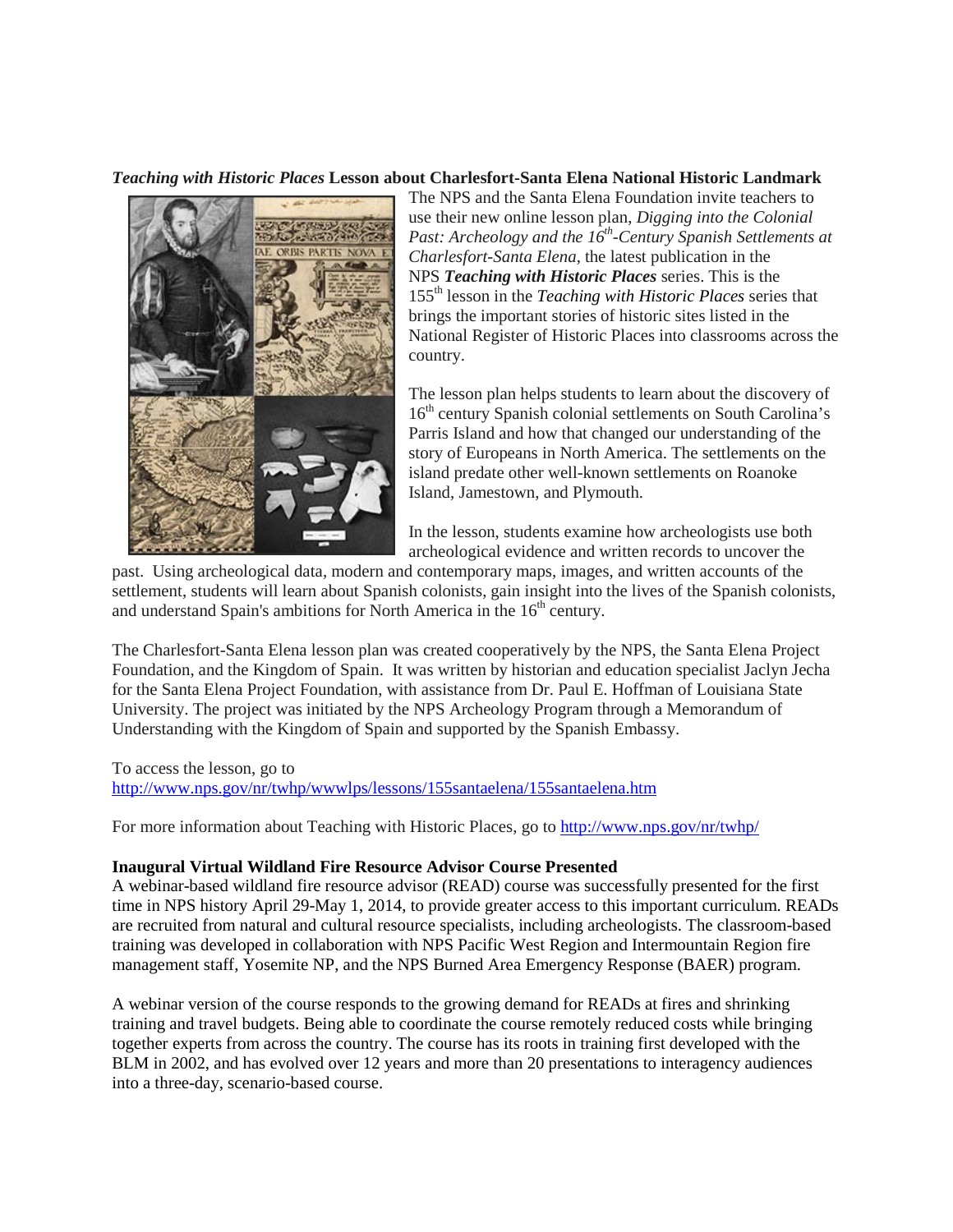The pilot webinar presentation of Wildland Fire for Resource Advisors (N-9042) condensed the three days/24 hours of presentation into three days/12 hours of presentation, with an additional short on-line assessment for participants to demonstrate their grasp of the material. The average attendance was around 160 people, and the presenters learned that there were multiple participants at several locations. Many parks would not have been able to allow as many participants unless the course was brought to them.

The cadre plans to present this course again on-line, and make the recordings available for self-study, adding even more flexibility to the curriculum. Future versions will incorporate role-playing scenarios and other more interactive tools.



Archeologist resource advisor Jun Kinoshita (left) plays the role of a firefighter who has come across an archeological site during the course of mop-up during training scenario. NPS photo

#### **Mysterious Hotchkiss Cannon Shell Fragments Found at Scotts Bluff National Monument**

While doing field work for a geologic map of Scotts Bluff NM, Emmett Evanoff of Northern Colorado University found three fragments of a cannon shell in a small canyon at the base of South Bluff. Doug Scott, retired NPS archeologist and adjunct professor at the University of Nebraska – Lincoln, provisionally identified the fragments as a Hotchkiss cannon shell. The Hotchkiss shot a 42mm shell and was sometimes called a mountain gun. It was the type of weapon used throughout the west in the 1880s and 1890s and at the massacre at Wounded Knee.

Scotts Bluff NM's museum collection contains another shell fragment that appears to be identical to the fragment found by Evanoff, found at the base of Scotts Bluff in 1927. At that time, President Woodrow Wilson had established Scotts Bluff NM, but there were no facilities or permanent staff at the site. The fragment was donated to the national monument at a later date.

The mystery remains as to who fired these shots and why. NPS Midwestern Archeological Center staff will visit Scotts Bluff NM this fall to gather more information and possible fragments of other shells.

*By Robert Manasek, Resource Management Specialist*

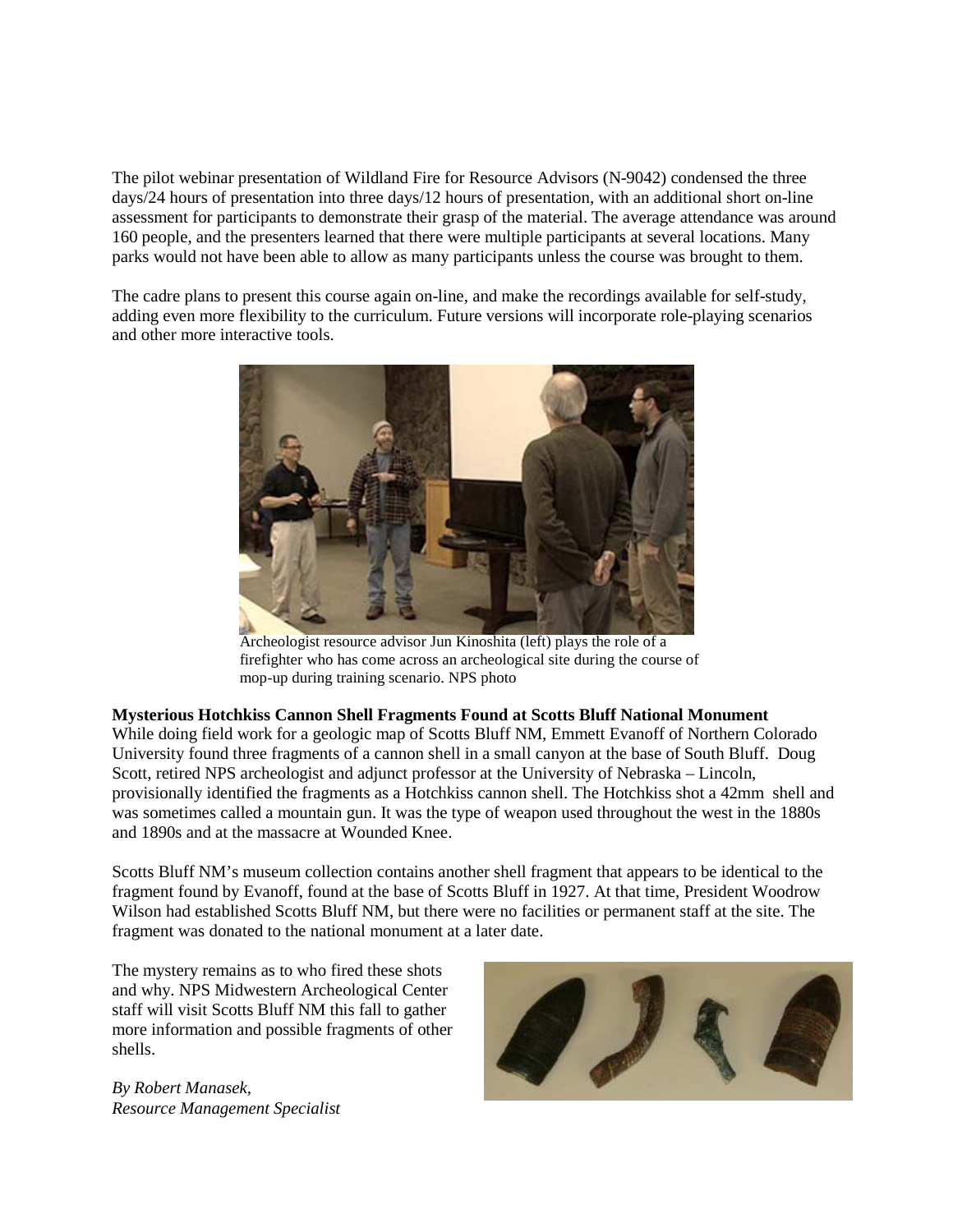#### **Trading Cards Commemorate Tragedy at Sand Creek Massacre National Historic Site**

2014 marks 150 years since the atrocities of the Sand Creek Massacre, during which troops of the First and Third Regiments Cavalry, Colorado Volunteers, attacked a peaceful Cheyenne and Arapaho village on the banks of the Big Sandy Creek on November 29, 1864, despite the presence of an American flag and white flag of truce.

The Cheyenne and Arapaho camped at Sand Creek under assurances of protection by the United States Army. During the attack, soldiers massacred 200 Cheyenne and Arapaho, mostly women, children, and elderly, and mutilated many of their bodies. Accounts of atrocities committed by the troops quickly spread across the country, prompting two congressional investigations and a military inquiry.



A ranger shares the new trading cards with a young visitor.

The First Regiment served as an infantry unit against Confederate forces during the Battles of Apache Canyon and Glorieta Pass in 1862. Many of the troops of the First Regiment volunteered for service in 1861 in response to an anticipated Confederate invasion of the Colorado territory. Many of these veterans later refused orders to attack the Cheyenne and Arapaho at Sand Creek and testified against those who did.

In 1865, as part of the Treaty of the Little Arkansas, the U.S. government accepted responsibility for and condemned the attack. Sand Creek Massacre NHS is Colorado's only officially recognized Civil War site.

To assist staff in conveying the massacre story to visitors, Sand Creek Massacre NHS has developed six new educational "trading" cards as part of the NPS "From Civil War to Civil Rights" trading card program. The park is one of the most recent parks to commemorate events in this way.

"The cards highlight some of the people, places, and events associated with the story of the Sand Creek Massacre and its Civil War connection," said Superintendent Alexa Roberts. "The cards provide a unique way of connecting stories of parks across the country for young visitors."

### *By Shawn Gillette*

### **Ebey's Land National Historical Reserve Hosts Snakelum Canoe Restoration**

When Island County Historical Society Museum director Rick Castellano needed a place to restore a 160 year old, 27-foot-long Coast Salish family canoe, he contacted the operations manager of Ebey's Landing NHR, Craig Holmquist. Holmquist offered the perfect place for the restoration – right next to his office in the Reuble Barn.

In 2012, with funding from the Swinomish Indian Tribal Community and the Tulalip Tribal Community, and a secure location, conservators stabilized the fragile and compromised canoe. In the process, the canoe restoration project prompted many stories about the Lower Skagit people, the community members, past restoration efforts, as well as fascinating discoveries – like the small sections of pale blue coloring on the interior, a remnant from when it was first carved and decorated.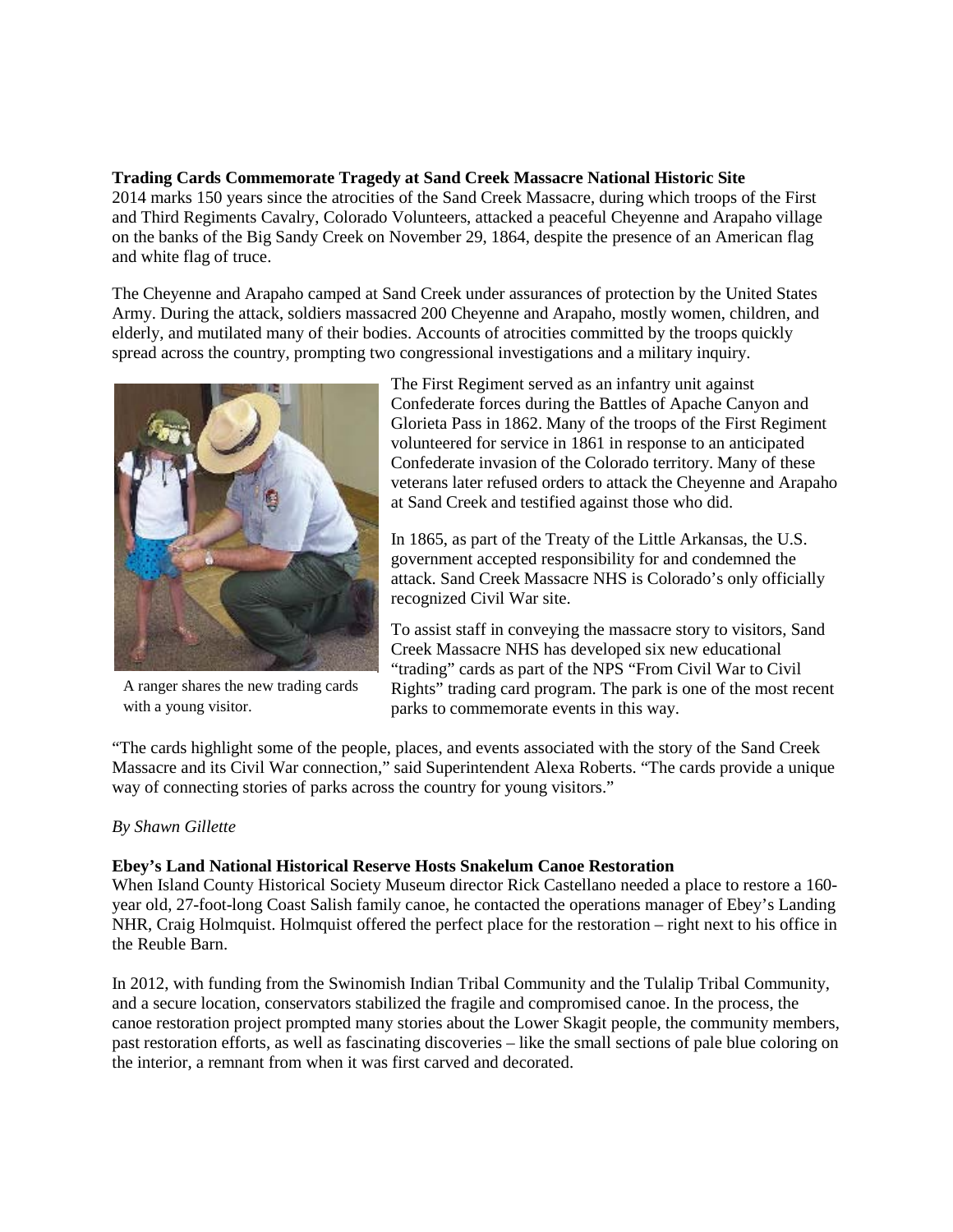

The Snakelum canoe being carried from Reuble Barn at Ebey's Landing NHR. Photo by Rick Castellano, Island County Historical Society.

Built in the style of coastal tribes, the massive Snakelum canoe was carved from a red cedar tree between 600 and 800 years old, yet is surprisingly light, weighing approximately 400 pounds. One of the first documented owners was Chief Snetlum of the Lower Skagit Tribe on Penn Cove, now within the boundaries of Ebey's Landing NHR. After Snetlum's death in 1852, the canoe passed to his sons, Kwuss ka nam and Hel mits: both men signed the 1855 Treaty of Point Elliott, creating the Swinomish Reservation. Eventually the canoe settled with Snetlum's grandson, Charlie Snakelum, who was born about 1846.

Snakelum and his family used the canoe extensively in their travels on the Salish Sea as they gathered food stores and visited distant relatives. Following Snakelum's death in 1932, the canoe was displayed in downtown Coupeville near the Alexander Blockhouse. Eventually it was perched atop a canoe shed in front of the museum. By the time it was finally moved under a protective roof, the elements and souvenir seekers had taken their toll.

Now, after two years, the Snakelum Canoe restoration project is complete, and on July 30, 2014, the massive canoe was carefully moved from the Reuble Barn into an enclosed truck and made the journey to the Swinomish Reservation. The canoe was met by a large contingent of Swinomish Tribal Community members. As the canoe was lifted from the truck, men, women, and children from the tribe reverently approached the canoe to assist in carrying it to its temporary resting place. In celebration, members of Snakeulm's family sang a song of welcome.

The Snakelum Canoe will be on display at the Swinomish Casino & Lodge through September, when it will return to the museum as the centerpiece of the new Native American and Natural History exhibit.

### *By Carol L. Castellano, Office Administrator*

### **Yucca House National Monument Access Challenged by Landowner**

Yucca House NM in far southwest Colorado is one of the smallest NPS units in the country in terms of visitor numbers. It also involves one of the more unusual journeys to get there. Visitors must follow NPS directions that include details like "head toward the white ranch house with red roof on the west horizon."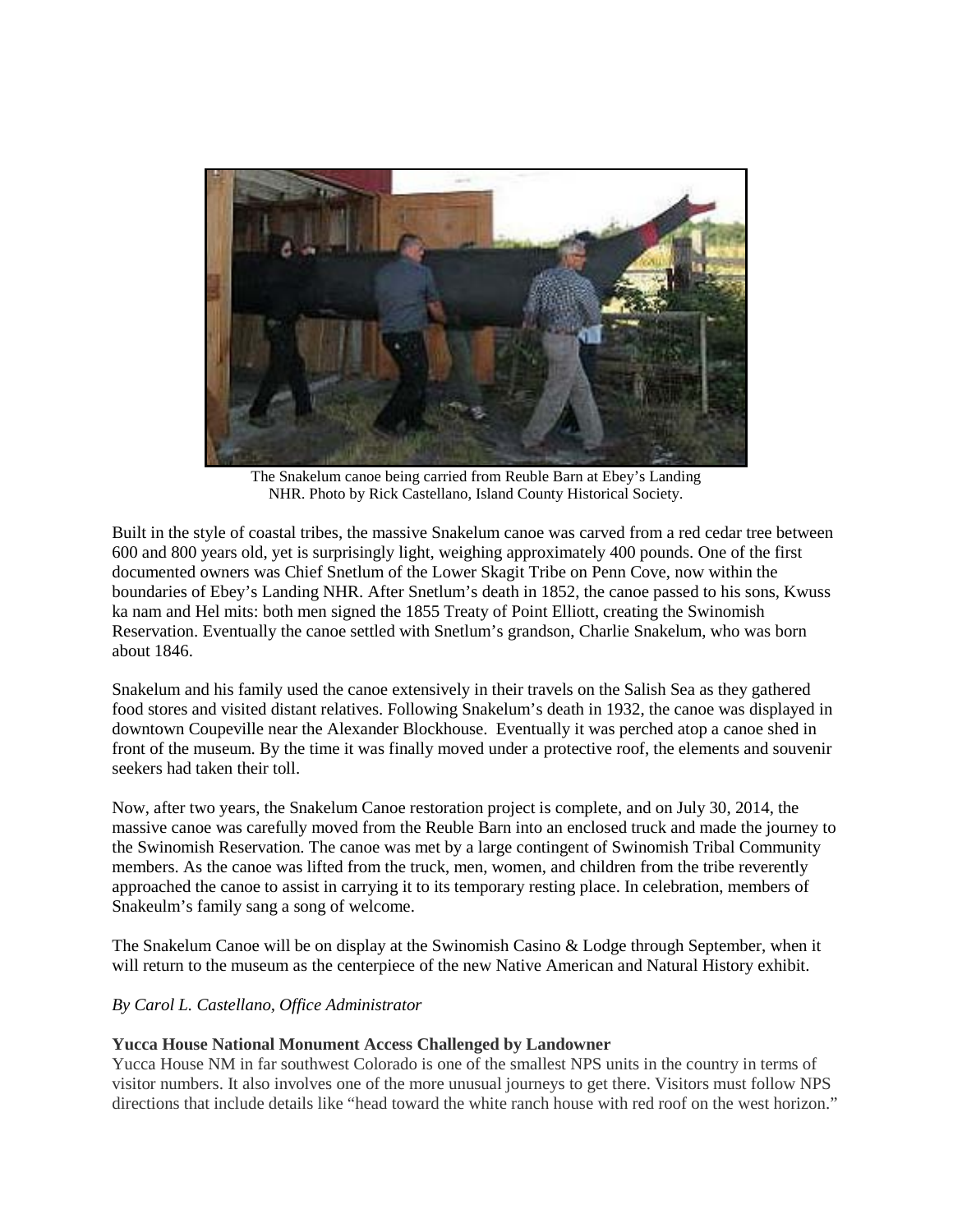Visitors must get out of their vehicles to open and close cattle gates as they pass through private property before they reach the modest entrance that is not much more than a fence with a sign fronting the buried remains of one of the largest archeological sites in the state.

A visit is well worth the trip, however. The monument has a different grandeur than that of Mesa Verde NP, because its 600 rooms, 100 kivas, and great kiva surrounded by a plaza are only hinted at by humps of rocks and bits of walls that were part of a large community around A.D. 1200.

Getting to Yucca House NM could become even more difficult if the owners of the neighboring Box Bar Ranch get their way. They have asked Montezuma County to close off access on the county road that cuts through their property and leads to the 95-year-old monument.

In a county where an active contingent of constitutionalists view individual property rights as paramount and the land-managing Federal government as the enemy, having county officials vacate the road and close off the access is not that far-fetched. The application to close the road to the public said that visitors to the monument were disturbing agricultural activities by blocking the road and damaging irrigation



equipment and crops. Cliff Spencer, superintendent of nearby Mesa Verde NP and the overseer of Yucca House NM, was surprised by the road-closure request for a monument that gets only about 1,000 visitors annually.

The Montezuma County Commissioners have scheduled a hearing for September 8, 2014, to decide the matter. Spencer said in the meantime he hopes to meet with the property owners and county officials to see if there is another solution short of keeping the public out of a national monument.

For more information about Yucca House NM (including those directions!), go to <http://www.nps.gov/yuho/planyourvisit/directions.htm>

*By Nancy Lofholm, The Denver Post*

### **NPS Funds War of 1812 Research at Sackets Harbor**

The Friends of Sackets Harbor Battleground have completed a research project on the 1813 Second Battle of Sackets Harbor, on the St. Lawrence River, funded by NPS American Battlefield Protection Program (ABPP). Hartgen Archeological Associates, Inc. conducted the project, which included a metal-detecting survey, blood residue analysis, and a reinterpretation of the battle's history and outcome.

The Second Battle of Sackets Harbor on May 28–29, 1813, began with an early morning naval assault and amphibious landing by British troops at one of the most productive American naval facilities in the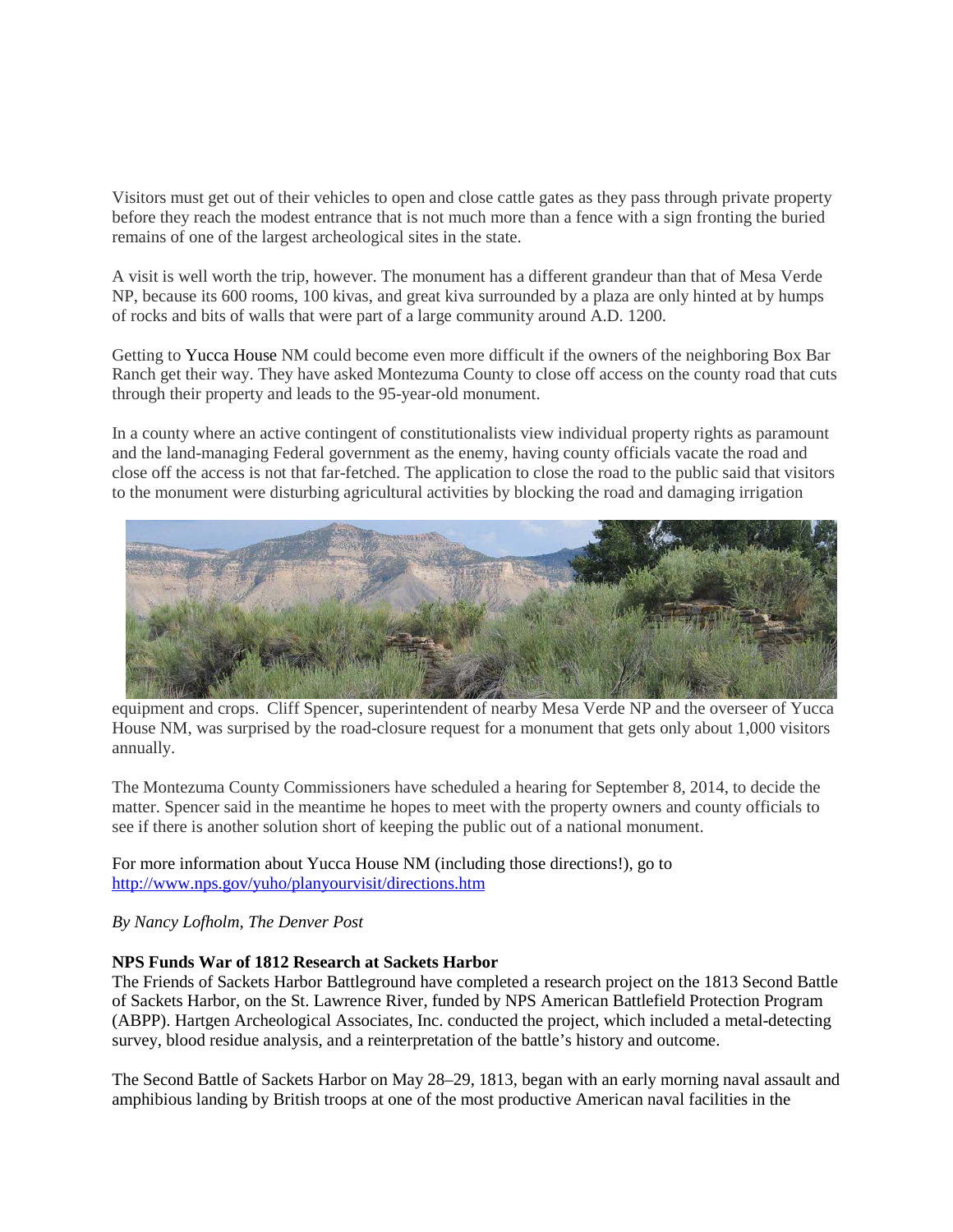northern theater of war. The British navy and expeditionary forces took advantage of a tactical mistake and poor planning on the part of the Americans. In an effort to draw British naval defenses away from their shipyards in Kingston, Ontario, the Americans sent a large naval force west to join the battle at York. With few officers and troops remaining behind, Sackets Harbor was vulnerable to attack.

The British landed about 900 troops on Horse Island, a small, stony island, connected with the mainland by a narrow causeway. They quickly overran the American defenses and chased them into the open fields and woods west of the shipyards and forts. While the British engaged with the retreating American defense force, other contingents advanced to the east. With backup from naval bombardment, the British overran the American cantonment and caused significant damage to Forts Tompkins and Volunteer. The Americans within the shipyards feared capture of the facility and set fire to the port and stores, losing about half of their ships and supplies. The British had victory in their grasp when Sir George Prevost, commander of the expeditionary force, ordered a retreat from the harbor back to Horse Island and the awaiting ships.

Hartgen Archeological Associates, Inc. conducted a metal-detecting survey focusing on a large agricultural field where the British engaged with the retreating American forces. Historical accounts of the battle differ, but the popularly accepted narrative is that the American militia and volunteers holding the mainland fled as the British advanced and offered no significant challenge. The metal-detecting survey, however, identified multiple skirmish lines retreating from the British forces. If the retreating Americans had flanked the British, Prevost's forces would have been pinned inside the cantonment and defeated or captured.



Map Depicting Battle of Sackett Harbor

This new archeological evidence demonstrates that the American defenders continued to regroup and fight back, perhaps giving Prevost reason to pause and beat an orderly retreat once certain objectives were met. Archeologists recovered dozens of musket balls from both American and British guns. Some of those were dropped, never fired, but many bore the evidence of impact with a solid object. Five musket balls were sent for blood protein residue analysis, four obviously fired and one dropped. While the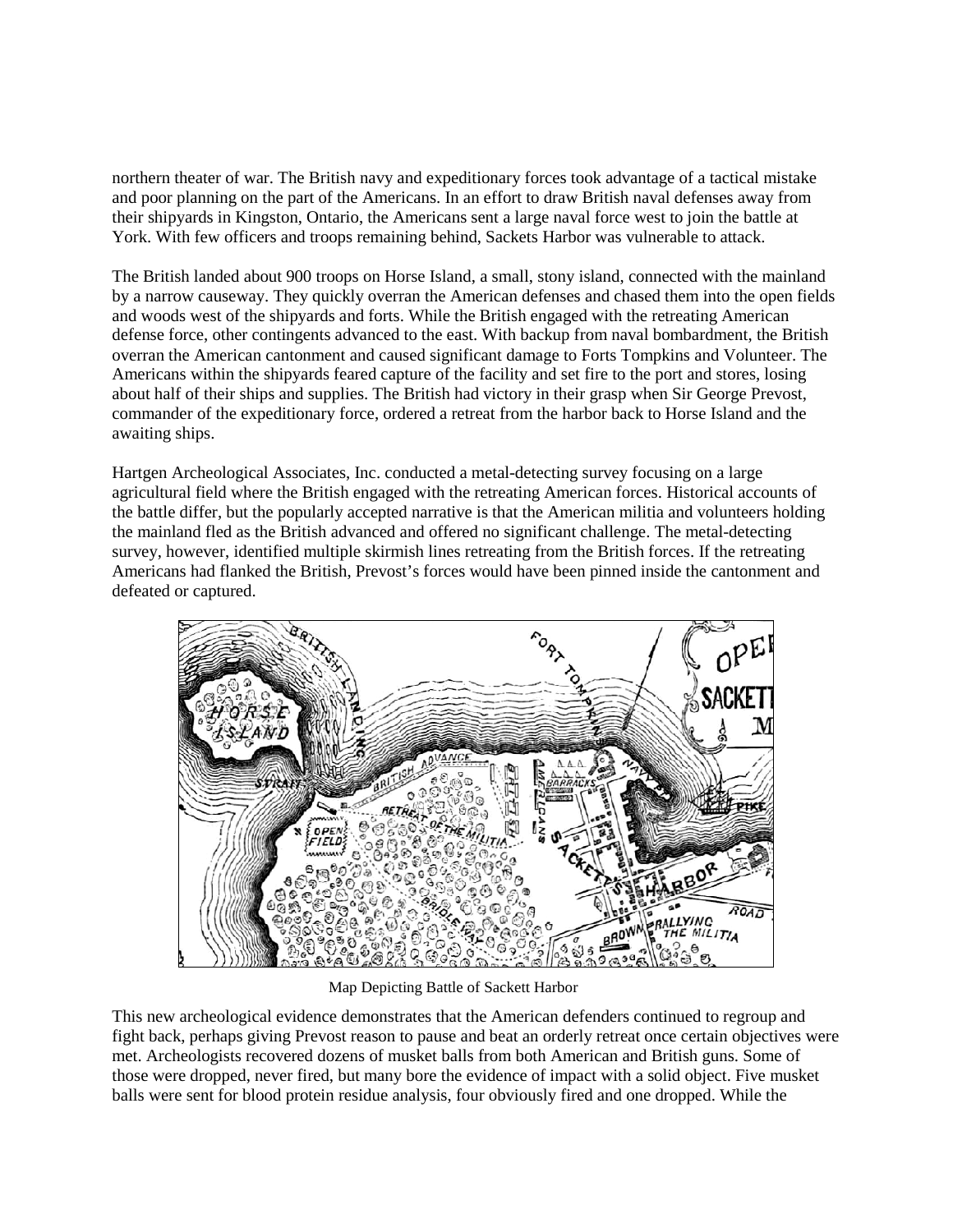dropped musket ball showed no signs of contact, each of the four fired shots bore evidence of human blood protein. Relatively few comparable studies of protein residue analysis have been completed using ABPP grant funding.

The research was presented at the 2014 Fields of Conflict conference in March. The study of Sacket's Harbor was featured in a documentary that aired on a local PBS affiliate [\(http://www.wcny.org/television/losing-ground/](http://www.wcny.org/television/losing-ground/) ).

### **NPS Awards \$500,000 in Grants to Protect Four Civil War Battlefields**

NPS Director Jonathan B. Jarvis announced more than \$500,000 in grants from the Land and Water Conservation Fund LWCF) to help preserve land at four of America's Civil War battlefields threatened with damage or destruction by urban and suburban development. The grant projects are at the Bentonville (NC), Kelly's Ford (VA), Rappahannock Station (VA) and Shepherdstown (WV) battlefields.

In making the announcement, Jarvis underscored President Obama's call for full and permanent funding for the LWCF, through which a small portion of revenues from Federal oil and gas leases on the Outer Continental Shelf is dedicated to helping states and local communities create ball fields, bike trails and other recreational facilities, expand hunting and fish access, preserve battlefields, and undertake conservation projects. The program, which only been fully funded at its \$900 million authorized level once in its 50-year history, is set to expire this year without action from Congress.

"Next week we celebrate the 50th anniversary of President Lyndon Johnson signing into law the legislation to establish the Land and Water Conservation Fund," Jarvis said. "There is no better time for Congress to guarantee all the oil and gas revenues that are supposed to be used for recreation, conservation and battlefield preservation are in fact be used for that purpose rather than siphoned off to other purposes."

The battlefield grants are administered by the NPS American Battlefield Protection Program, one of more than a dozen programs administered by the NPS that provide states and local communities technical assistance, recognition, and funding to help preserve their own history and create close-to-home recreation opportunities. Consideration for the Civil War battlefield land acquisition grants is given to battlefields listed in the National Park Service's Civil War Sites Advisory Commission Report on the Nation's Civil War Battlefields.

Grants are awarded to units of state and local governments for the fee simple acquisition of land, or for the non-federal acquisition of permanent, protective interests in land (easements). Private non-profit groups may apply in partnership with state or local government sponsors.

Complete guidelines for grant eligibility and application forms are available online at: <http://www.nps.gov/abpp/>

**Contact:** Elizabeth Vehmeyer, Grants Management Specialist, at 202-354-2215 or [elizabeth\\_vehmeyer](mailto:elizabeth_vehmeyer@nps.gov)  [\(at\)nps.gov.](mailto:elizabeth_vehmeyer@nps.gov)

**NPS Grants Help Native Americans to Identify, Repatriate Human Remains, Cultural Objects** The NPS awarded more than \$1.5 million in grants under the Native American Graves Protection and Repatriation Act (NAGPRA) to assist museums, Indian tribes, and Alaska Native villages to document and return human remains and cultural objects to communities of origin.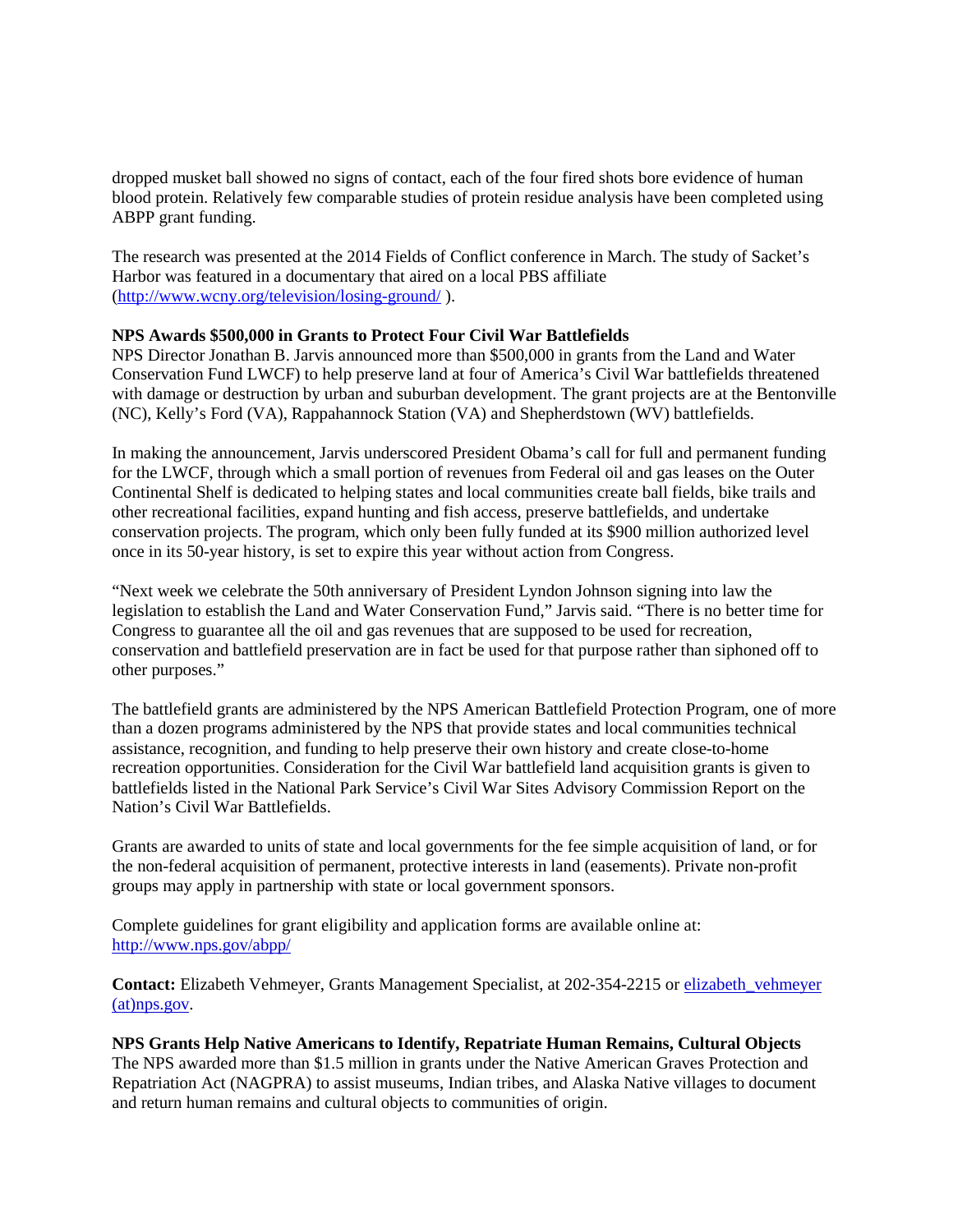Grants were awarded to museums, Indian tribes, Alaska Native villages and Native Hawaiian organizations to document NAGPRA-related objects and to pay for the costs associated with the return of the remains and objects to their native people. This year, 29 grants totaling \$1,471,625 are going to 24 recipients for consultation/documentation projects, and \$95,423 is going to 8 repatriation projects. Projects funded by the grant program include consultations, training on NAGPRA, digitizing collection records, and the preparation and transport of items back to their native people.

Enacted in 1990, NAGPRA requires museums and federal agencies to inventory and identify Native American human remains and cultural items in their collections, and to consult with federally recognized Indian tribes, including Alaska Native villages, and Native Hawaiian organizations regarding the return of these objects to descendants or tribes and organizations. The Act also authorizes the Secretary of the Interior to award grants to assist in implement provisions of the Act.

**Contact:** Sherry Hutt, National NAGPRA Program Manager, 202-354-1479

#### **National Preservation Institute Offers GIS Training**

*GIS: Practical Applications for Cultural Resource Projects* will be held in Richmond, VA on October 21- 22 and again on October 23-24, 2014. Learn how to use GIS applications for identification, evaluation, protection and preservation of cultural resources. From assisting with inventories, to mapping historic districts and battlefields, to mitigating the impact of disasters on historic areas, GIS technology can be used to provide a better basis for planning and decision making for the nation's heritage. Instructor is Deidre McCarthy, NPS historian and technical services specialist, Cultural Resources GIS (CRGIS).

A registration form is available at [www.npi.org/register.html.](http://www.npi.org/register.html) The advance registration rate is available through September 10, 2014. Space is limited to 12 participants in each session. An agenda is available at [www.npi.org.](http://www.npi.org/)

Seminars held in cooperation with the NPS CRGIS, and the Virginia Department of Historic Resources

The National Preservation Institute, a nonprofit organization founded in 1980, educates those involved in the management, preservation, and stewardship of cultural heritage. The 2014-2015 National Preservation Institute seminar schedule is available at [www.npi.org.](http://www.npi.org/)

**Contact:** Jere Gibber, (703)765-0100 or [info@npi.org;](mailto:info@npi.org) [www.npi.org](http://www.npi.org/)

## **Albright-Wirth Grant Program FY 2015 Cycle Now Open**

The Horace M. Albright-Conrad L. Wirth Grant is a prestigious developmental opportunity that annually funds NPS employees' personal and career development projects. Throughout its 27 year history, the Albright-Wirth grant has funded more than 1,000 projects, including archeological projects and archeologists' career development projects.

The FY 2015 Albright-Wirth Grant application period opened on August 20 and will close on September 26, 2014. Applications must be submitted online and are available through the AWGP SharePoint site [\(http://share.nps.gov/awg\)](http://share.nps.gov/awg). Supervisory approval is required for all project proposals. Go to the SharePoint site for additional program information including specific program guidelines, rating criteria, and FAQs.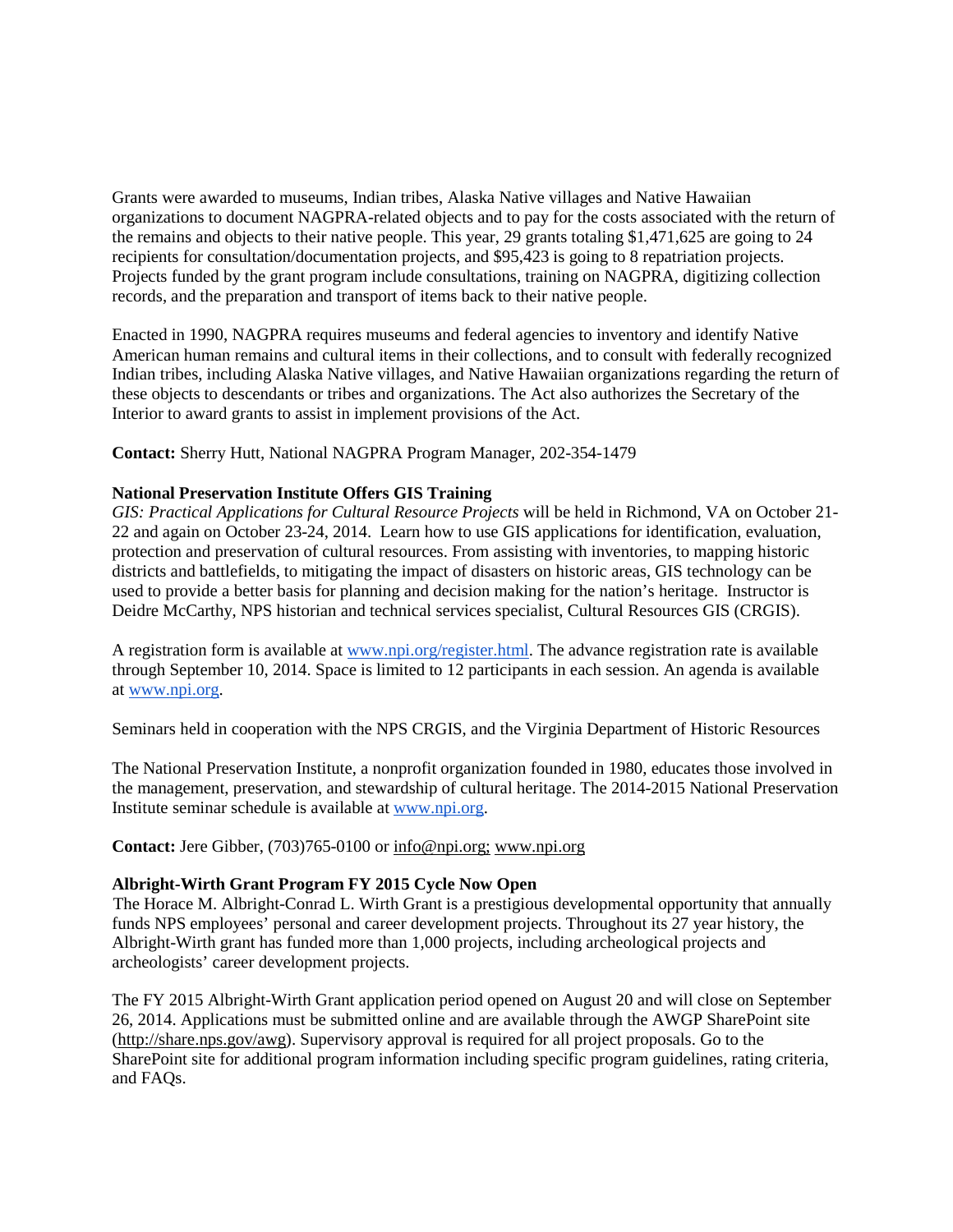Funding amounts for FY 2014 are not to exceed:

- \$3,500 for individual grants
- \$7,000 for partner grants (two individuals)
- \$10,500 for team grants (three or more individuals)

**Contact:** Lisa Nicol at (202) 354-1998.

Also, see the interview with Jun Kinoshita in the July 2014 Archeology E-Gram for an example of use of an Albright-Wirth grant to further an archeologist's career, at<http://www.nps.gov/archeology/NEW.HTM>

# **Society for History in the Federal Government Powell Prize Call for Nominations**

The Society for History in the Federal Government (SHFG) invites nominations for the 2015 John Wesley Powell Prize (Historic Exhibit or Display Projects). The John Wesley Powell Prize commemorates the explorer and Federal administrator whose work demonstrated early recognition of the importance of historic preservation and historical display.

The Powell Prize alternates annually in recognizing excellence in historic preservation and historical displays. In 2015, the prize will be awarded to an individual or to principal collaborators for a single major historical display or exhibit project, including archeology, completed in 2013 or 2014. The award for historical display is given for any form of interpretive historical presentation including, but not limited to, museum exhibits, historical films, CD/DVDs, websites, or multi-media displays. The winner will be announced in the spring of 2015 at the annual meeting of the SHFG.

Applications are due November 30, 2014. Further information on the SHFG Powell Award is available at <http://shfg.org/shfg/awards/awards-requirements/>

### **ICOMOS Condemns Irresponsible Excavation of Archeological Material in Popular Media**

The presidents of the Australian Archaeological Association, the Canadian Archaeological Association, the European Association of Archaeologists, the ICOMOS International Scientific Committee on Archaeological Heritage Management (ICAHM), the Pan African Archaeological Association, the World Archaeological Congress, and the Secretary-General of the Indo-Pacific Prehistory Association have together released a statement concerning the proliferation of content in popular media that celebrates and encourages the destruction of the archeological record after discussions initiated at a meeting of presidents held on 5 April 2014, in Austin, Texas.

The organizations call upon the media to refrain from broadcasting any program that presents in a favorable manner excavation of archeological materials in any way that does not adhere to the excavation protocols that conform to standard archeological practice around the world. They further note that, if appropriately produced, archaeology- and heritage-related programs in the media can be effective tools that provide the public with knowledge that is satisfying on a personal level and useful to all of us as we plot our course through a globalized and rapidly changing world.

To read the Austin Declaration, go to [http://www.iccrom.org/austin-declaration-on-the-excavation-of](http://www.iccrom.org/austin-declaration-on-the-excavation-of-archaeological-material-in-the-popular-media/)[archaeological-material-in-the-popular-media/](http://www.iccrom.org/austin-declaration-on-the-excavation-of-archaeological-material-in-the-popular-media/)

### **Information Wanted by BLM on Rock Art Vandals in Utah**

BLM is offering a reward of up to \$500 to help catch the vandals who spray-painted shooting targets onto rocks near ancient Native American art in Utah County. The BLM's Salt Lake Field Office received a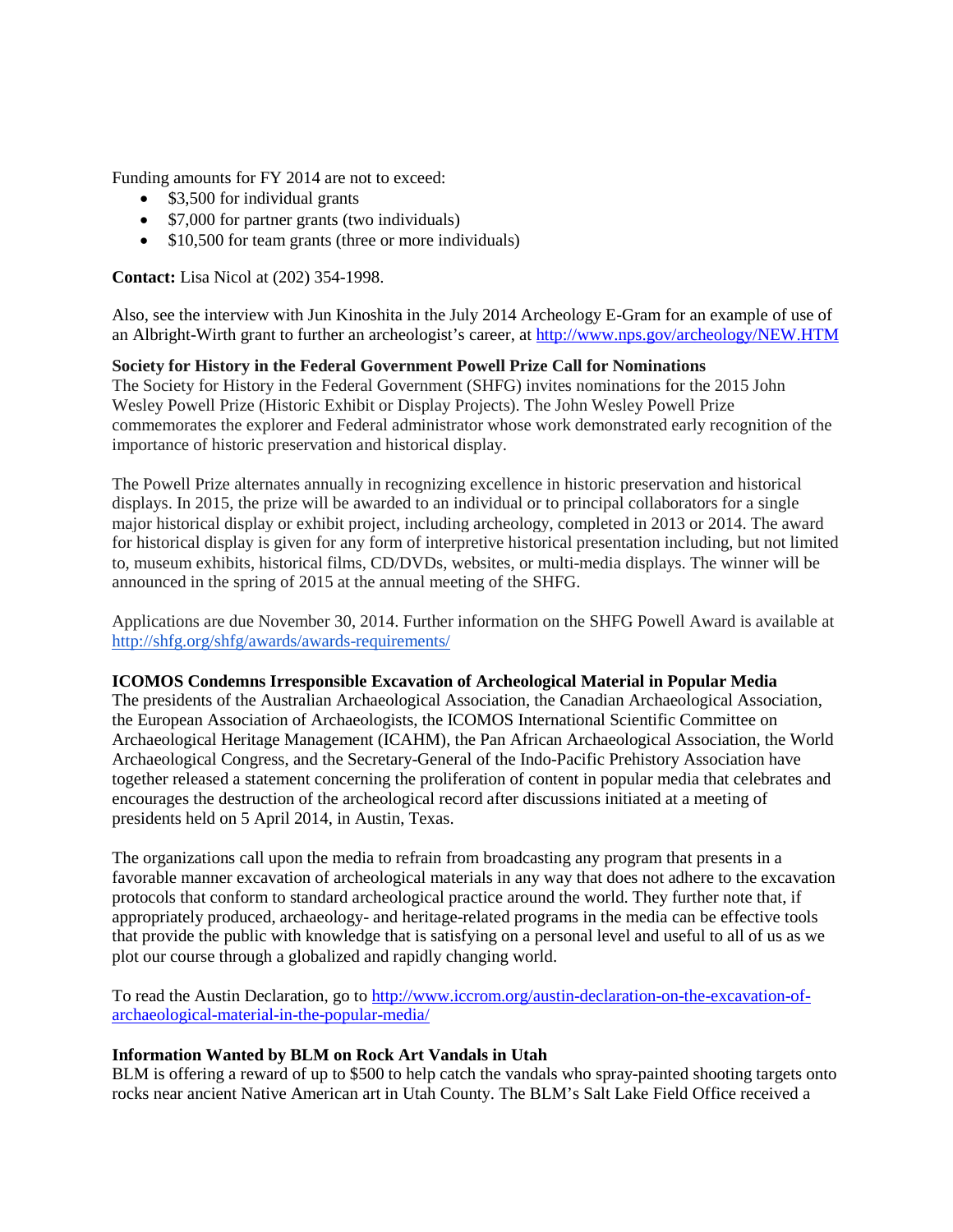report that someone had spray-painted at least a dozen targets onto rocks in the Lake Mountains area, west of Utah Lake. Evidence found at the scene indicated the targets were shot with large-caliber weapons. The BLM believes the vandalism occurred between July 25 and July 31. Though the targets were not spray-painted directly onto Native American art, the vandals can still face penalties that include fines and jail time.

The Lake Mountains area has been vandalized for target practice before. In 2011, the BLM went to great effort and expense to remove similar spray-painted targets in the area. The area is also a hot spot for target practice. But rather than deface irreplaceable relics, the BLM says sharpshooters should use paper targets backstopped by soft earth.

The Lake Mountains area is home to rock art created by the Fremont Culture, individuals who lived in the Utah area between A.D. 400 and 1300. The art around Utah Lake is estimated to be at least a thousand years old.

The BLM has urged anyone with information about the Lake Mountains vandalism to call ranger Randy Griffin at 801-977-4314.

### *By Harry Stevens, Salt Lake Tribune*

### **NPS Settles with Employee Who Reported Missing Artifacts**

The NPS has reached a settlement with an employee who said she was unfairly fired over the 1990 removal of Native American human remains from Effigy Mounds National Monument that were only returned three years ago, newly released records show. Sharon Greener, a former employee at the northeastern Iowa site, says she was a part-time ranger when she was directed by then-superintendent Tom Munson to pack two cardboard boxes with museum artifacts. Tribal representatives suspect Munson removed the artifacts to circumvent a new federal law requiring museums to return ancient remains to tribes.

Munson returned the artifacts, including fragments of jaws and leg bones believed to be 1,000 to 2,000 years old, in 2011 after new superintendent Jim Nepstad opened an inquiry into what happened. Munson said they had been in the garage of his Prairie du Chien, Wisconsin, home. Previous superintendents looked into what happened to the artifacts, but they weren't recovered until Nepstad's 2011 inquiry.

The NPS suspended and fired Greener even though she had reported the missing artifacts to superiors at least eight times in the 1990s and 2000s, she claimed in records released under the Freedom of Information Act. The agency accused her of a "lack of candor," placed her on paid leave in 2012 and fired her a year later, in June 2013. Greener's appeal argued she was fired in violation of whistleblower protections, made a scapegoat when her reports "could no longer be swept under the rug."

The agency settled in April, agreeing to reinstate her with back pay, reimburse her attorneys' fees, and allow her to retire early. The \$48,000 per-year employee was ultimately paid nearly two years' salary.

*By Ryan J. Foley, Associated Press*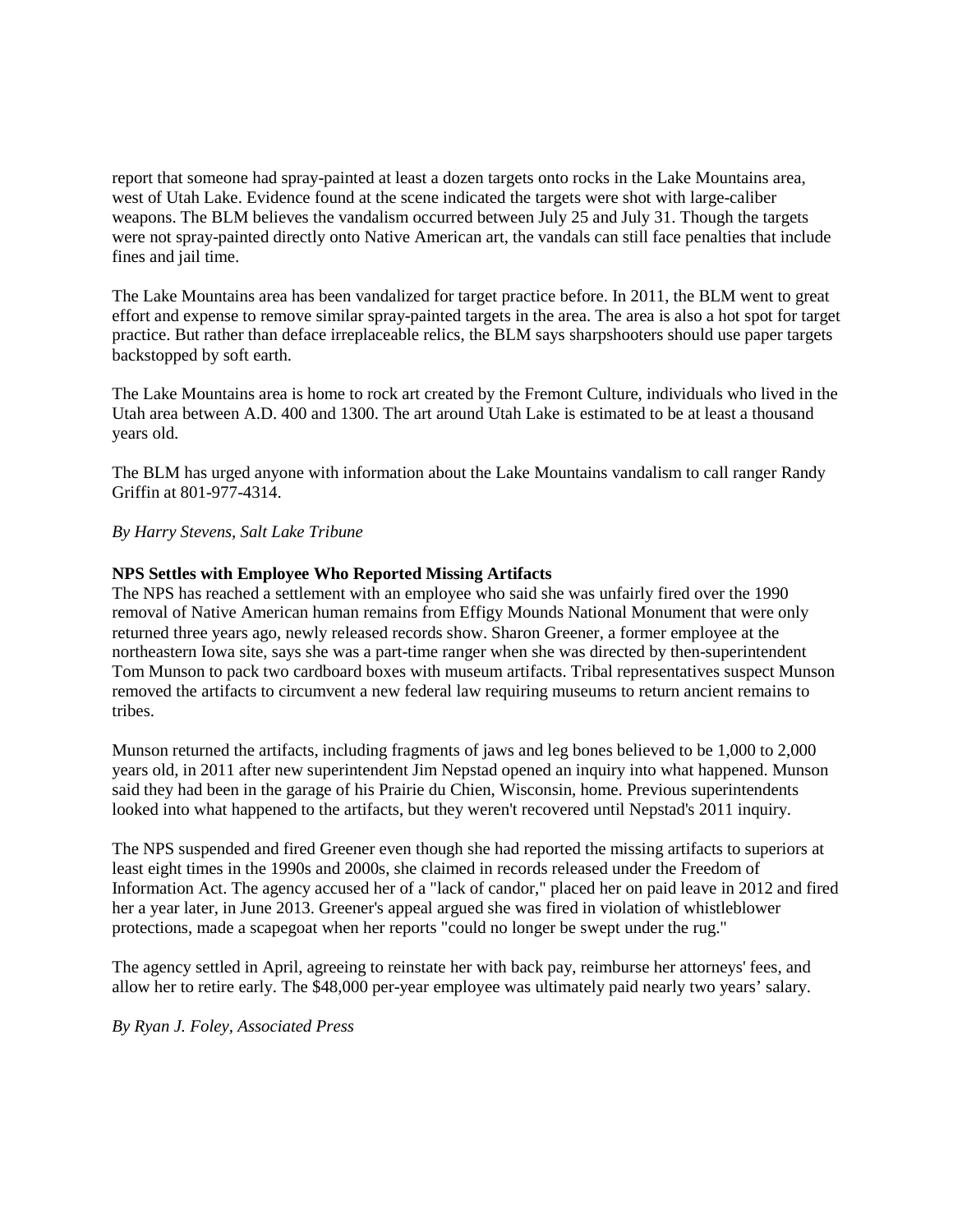### **Slightly Off Topic: NPS Ranger Johnson on Why Spending Time Outdoors Is Civil Rights Issue**

Shelton Johnson fought fires, lectured on California's wildlife, performed in a one-man show about the Buffalo Soldiers, and, in the documentary, *The Way Home: Returning to the National Parks,* insists that African Americans reconnecting with nature are participating in the last act of the Civil Rights movement. African Americans spend less time in parks than European Americans, and Johnson has been on a mission to reverse this.

Johnson has spent 30 years of his life working in Yosemite NP and Yellowstone NP – 28 of them as a park ranger. When Johnson worked at Yellowstone NP, he was a firefighter and worked the biggest firefighting effort in U.S. history. Today, Johnson is an interpretive ranger, well-versed in the park's geological, plant life, wildlife, and cultural histories. One of the stories Johnson is most interested in sharing is the role that African Americans have played in protecting our national parks, and how that history should encourage African Americans to return to their roots by engaging with nature.



In his work, Johnston shares stories about the Buffalo Soldiers, African American soldiers in the U.S. Army who fought in several of the American Indian wars in the latter part of the  $19<sup>th</sup>$  century. According to Johnston, they got their nickname from American Indians who said that their hair was just like the matted cushion between the horns of a buffalo. One of the Buffalo Soldiers' duties was to protect the Yosemite NP and Sequoia & Kings Canyon NP, meaning African Americans were among the first stewards of public lands, before the NPS was even created.

Johnson also shares the compelling story of how black Americans were systematically distanced from their relationship with the earth when enslaved. During slavery, the wilderness symbolized freedom because that was where slaves took refuge when they wanted to escape the brutalities of the plantation. One reason Johnson believes that black slaves were fond of the outdoors is that it was uncharted territory that put everyone on an equal footing.

Then slavery was abolished and black people – for the most part – gradually were able to own property and build towns. But that progress attracted scorn from white Americans, in part because black Americans were now economic competitors. Groups like the Ku Klux Klan emerged and were threatened by a burgeoning black middle class. At that point, according to Johnson, *the home* was the black man's safe haven and *the woods* represented terror. That lack of interface with the outdoors persists to this day.

In the documentary, Johnson comments, "We descend from people who had that connection—that visceral, emotional, physical, spiritual connection to the earth," and calls to action all black Americans to join him outside.

### *Many thanks to NPS Intern Leah Bergin for editing the E-Gram this month!*

*Archeology E-Gram*, distributed via e-mail on a regular basis, includes announcements about news, new publications, training opportunities, national and regional meetings, and other important goings-on related to public archeology in the NPS and other public agencies. Recipients are encouraged to forward *Archeology E-Grams* to